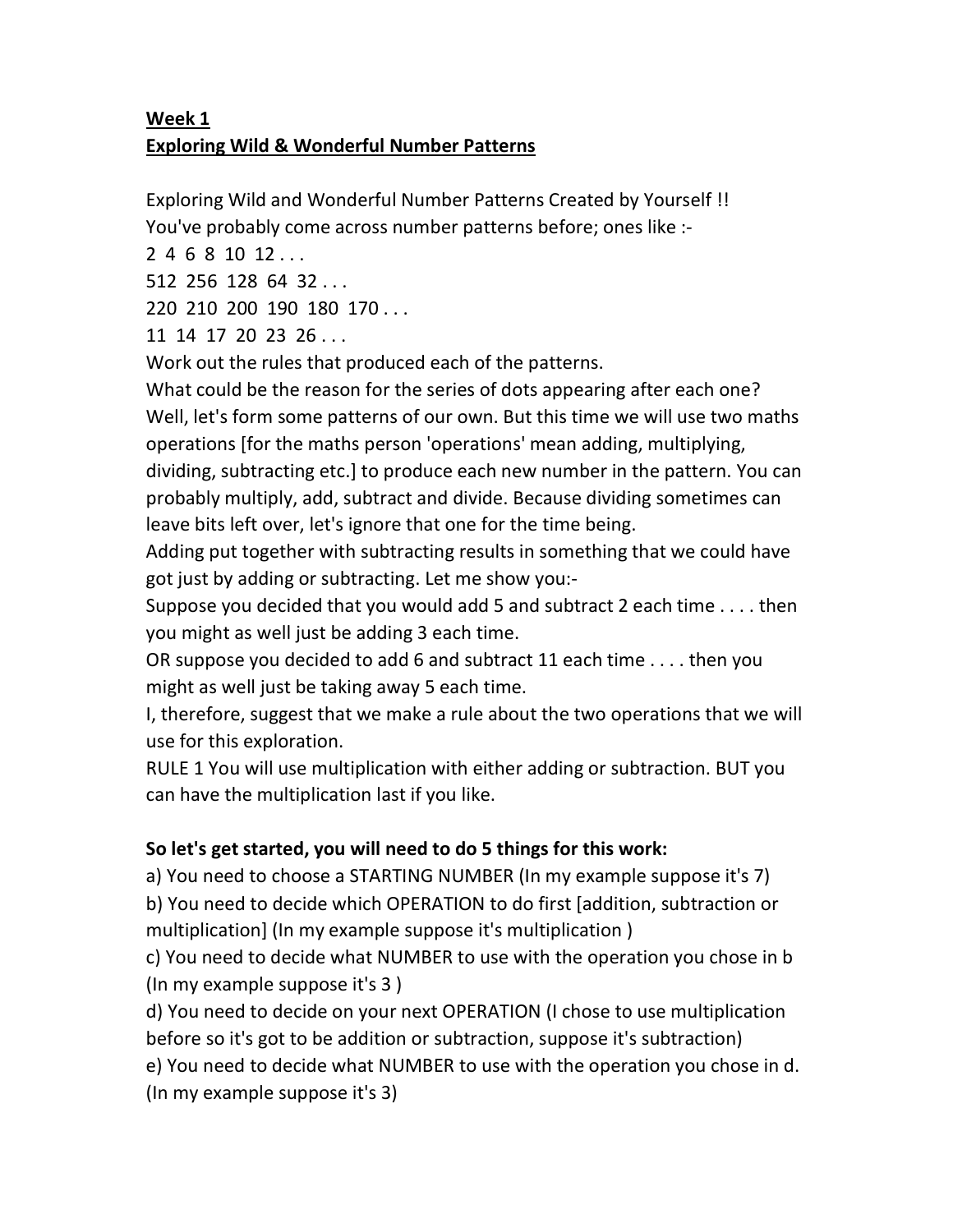Let's run through this a bit.

Starting number 7 [ x 3−3 ] gives 18

Now we use 18..... [ x 3−3 ] gives 51

Now we use 51..... [ x 3−3 ] gives 150

I think it would be better to write it down without the brackets bit, although we do have to do both operations before we write the result down and it would be helpful to write it all out in columns going down:-



I now write down ALL THE THINGS THAT I NOTICE ABOUT THIS PATTERN. Things like:-

The answers go odd, even, odd, even . . . . .

The units figures go 7 8 1 0 , 7 8 1 0

You might be able to see lots more, I've just written down a few quick ones. When I've had a good long, hard look and talked with others, perhaps, I do the next stage; which is:-

Take a look at a, b, c, d, e, that I used and make a SMALL CHANGE

SUPPOSE I decide to change e, to subtracting 4 instead of 3 BUT everything else stays the same so:-

Starting Number 7 [ x 3−4 ] gives ......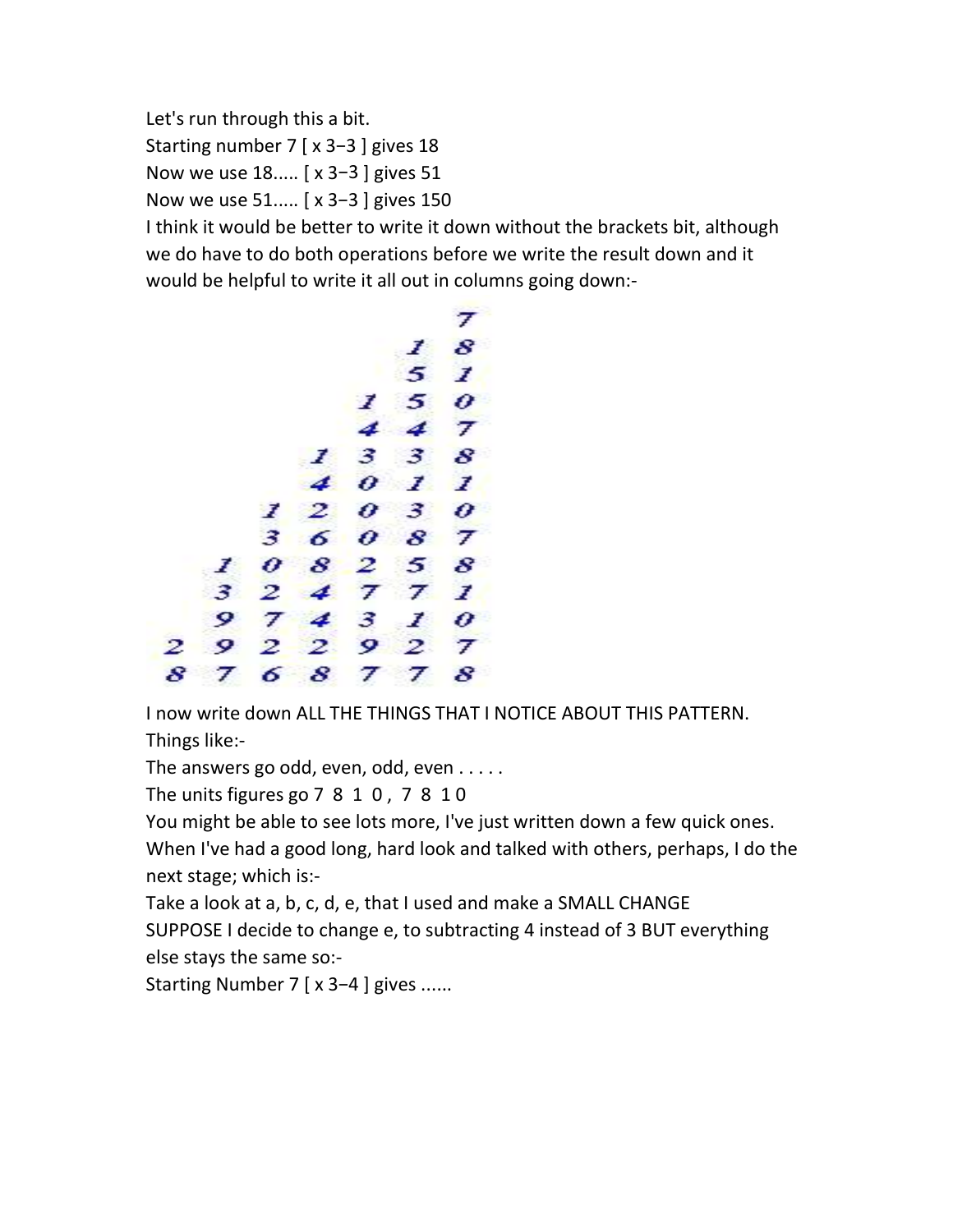

Like before I write down all the things that I notice :- LIKE :-

The answers all end in a 7

The tens figures go 4  $3$  0  $1$ , 4  $3$  0  $1$ ...

AND maybe many more things.

Then I COMPARE what I noticed this time with last time, similar things and rather different things.

SO I might write something like:-

In the first pattern, the units went in a pattern of 4 repeating different figures, in the second pattern it's the tens that do that. Both patterns end with a 7 every 4th one. I also notice that in the units of the first you could say that the 8−1 gives 7!

## WELL after that L O N G introduction, it's time for you to have a go!

1) Choose you five things to start off with a, b, c, d, e.

- 2) Produce at least 8 answers underneath each other in good columns [it helps
- to see tens patterns etc.].
- 3) Write about the things you notice.
- 4) Make one small change in the 5 starting things a, b, c, d, e.
- 5) Do 2) and 3) again.
- 6) Compare what's happened this time with the first time.

## You might like to look at Exploring Number Patterns You Make as a help to all the arithmetic that needs to be done!

Then CHOOSE:-